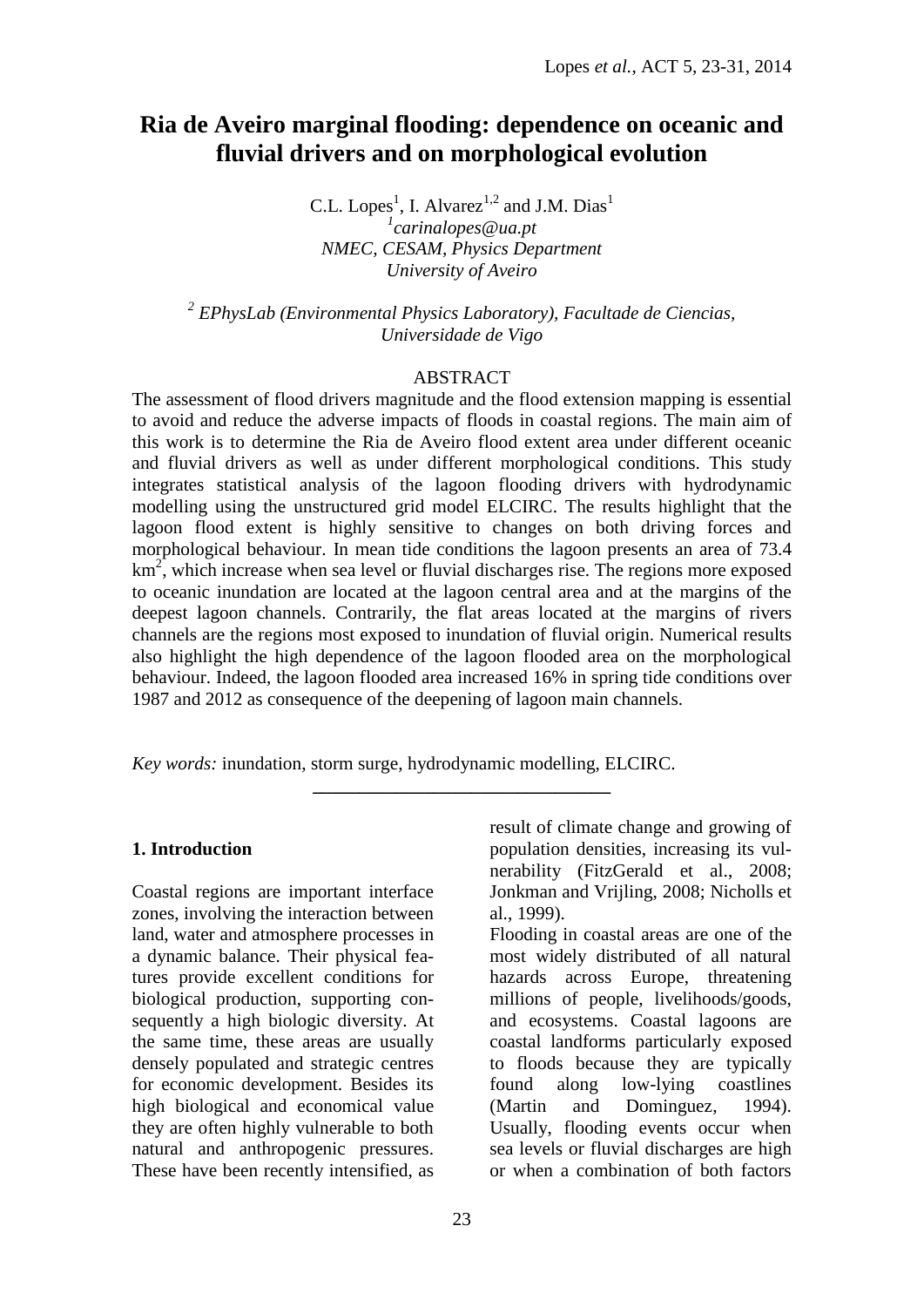occurs. The extent of flooding depends on the magnitude of flooding drivers and on the morphological and hydrodynamic behaviour of the coastal lagoon. Therefore, considering the purpose to avoid and reduce the adverse impacts of floods it is essential to assess locally the magnitude of flooding drivers and map the flood extent.

The Ria de Aveiro is a costal lagoon located on the northwest Portuguese coast (Figure 1), which is considered a flood prone region given the low altitude and flat topography of its marginal lands. Most of the flooding events in Ria the Aveiro occur during adverse weather conditions, when high river discharges coincides with storm surges and high tides.

Attending these concerns the present study aims to quantify inundation in Ria de Aveiro lagoon under different oceanic and fluvial drivers as well as under different morphological conditions through hydrodynamic modelling. The approach followed in this study integrates an analysis of sea level and fluvial data with hydrodynamic modelling. Particularly, the flooding drivers were characterized for the present and future climates, in order to account the impacts of climate changes on the inundation patterns.

# **2. Study Area**

The Ria de Aveiro is a shallow lagoon with a very complex geometry. It is 45 km long and 10 km wide and presents four main channels: Mira, S. Jacinto, Ílhavo and Espinheiro (Figure 1). Furthermore, it presents a large number of shallow narrow channels and is characterized by large areas of mud flats and salt marshes. The lagoon connects with the Atlantic Ocean through a single artificial inlet built in 1808, constituted by two breakwaters that protect the navigation channel from the swell. The inlet channel runs from the lagoon mouth to the Aveiro harbour. Its average depth (15 m relative to chart datum) is higher than the average depth of the remaining lagoon (1 m relative to chart datum).



Fig. 1. Ria de Aveiro lagoon bathymetry indicating the lagoon main channels and tributaries.

The lagoon hydrodynamics is dominated by the tide, which is semidiurnal with a small diurnal pattern. As most of the lagoon channels are narrow, the wind stress and wave regime may induce only minor changes on local hydrodynamics in some restricted areas in rare situations of extreme weather conditions (Dias, 2001).

The lagoon can be considered as vertically homogeneous, except occasionally when fresh water inflows are high and the upper parts of the lagoon can present vertical stratification (Dias et al., 1999; Dias et al., 2000; Vaz et al., 2009).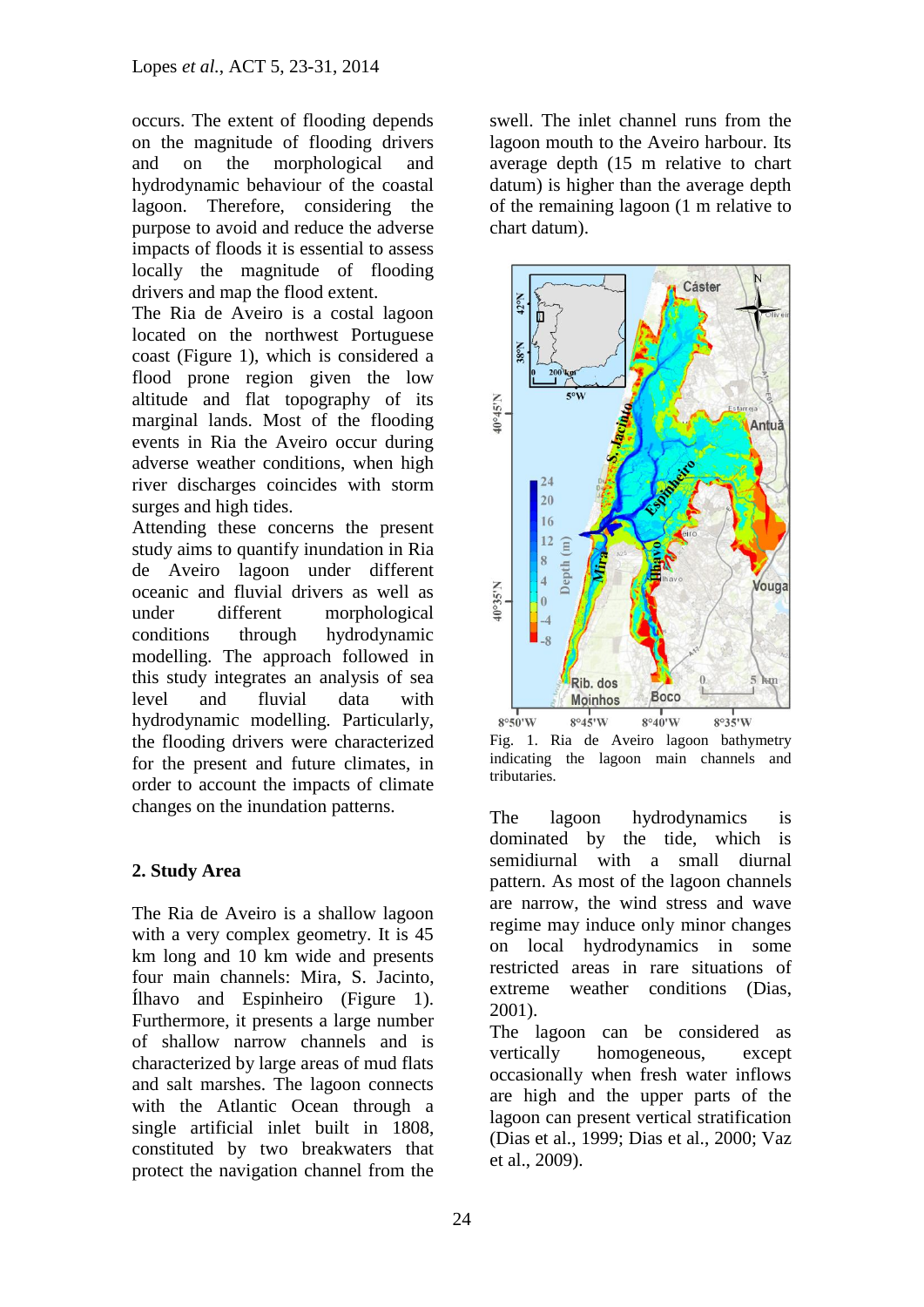The Vouga river, inflowing in Espinheiro channel, is the main source of freshwater to the lagoon (2/3 of the total fresh water) (Dias, 2001). The Boco, Mira, Cáster and Antuã rivers inflow also at the lagoon, but their discharge is significantly lower. The total mean river discharge during a tidal cycle  $(1.8\times10^{6} \text{ m}^3)$  is considerably lower than the tidal prism at the lagoon mouth. Using the most recent bathymetry, Lopes et al. (2013a) obtained tidal prisms of  $65.8 \times 10^6$  m<sup>3</sup> and  $139.7 \times 10^6$  m<sup>3</sup> for neap ad spring tide, respectively.

Several lagoon morphological changes occurred recently, inducing important changes on its hydrodynamics. The extension of the northern breakwater that fix the lagoon entrance in 1987 and the generalized deepening observed at the lagoon main channels and at the inlet channel driven significant modifications on tidal propagation. Analysis of sea levels at several lagoon stations obtained in two distinct surveys performed in 1987/88 and 2002/03 revealed that the average amplitude of M<sup>2</sup> constituent increased approximately 24.5 cm over this period (Araújo et al., 2008). Contrarily the  $M_2$  average phase decreased approximately 17.41º (Araújo et al., 2008). Recent results (not published) also reinforces these results, and show that the dredging of the lagoon main channels on the late nineties was the main cause of these changes. Furthermore, the deterioration of the salt pans existing in the lagoon central area has induced important tidal modifications, namely the increase of tidal currents, tidal prism and tidal asymmetry (Picado et al., 2010), which promoted the deepening of the lagoon main channels.

# **3. Methodology**

The methodology followed in this study comprises two fundamental steps. Initially, an analysis of oceanic and fluvial flooding drivers for the present and future climates was made in order to provide the model boundary conditions. The second issue consists on the application of the 2D hydrodynamic model ELCIRC (Zhang et al., 2004) for Ria de Aveiro lagoon channels and adjacent margins in order to map inundation under different forcing conditions. This model uses a finitevolume/finite difference Eulerian-Lagrangian algorithm to solve the shallow water equations. The model configuration used in this work was previously implemented and calibrated for Ria de Aveiro. Details and results on model calibration can be found on Lopes et al. (2013a).

# **4. Results**

*4.1. Oceanic flooding driver analysis*

Generally, the sea level at a particular location is determined by tides, storm surge and mean sea level.

Attending this, the tidal and storm surge forcing were characterised analysing the hourly sea surface elevation data recorded at the Barra tidal gauge (located at the lagoon mouth) between 1976 and 2013.

The observed annual series were decomposed in astronomic and residual series, which were analysed independently. Initially was applied harmonic analysis through the t\_tide package (Pawlowicz et al., 2002) to determine the harmonic constituents. Then were determined the residual series by subtracting the astronomic series predicted through harmonic synthesis from the observed sea levels. The tidal range of each tidal cycle was computed from astronomic series. The results highlight the fortnightly spring/neap tide cycle, generating tidal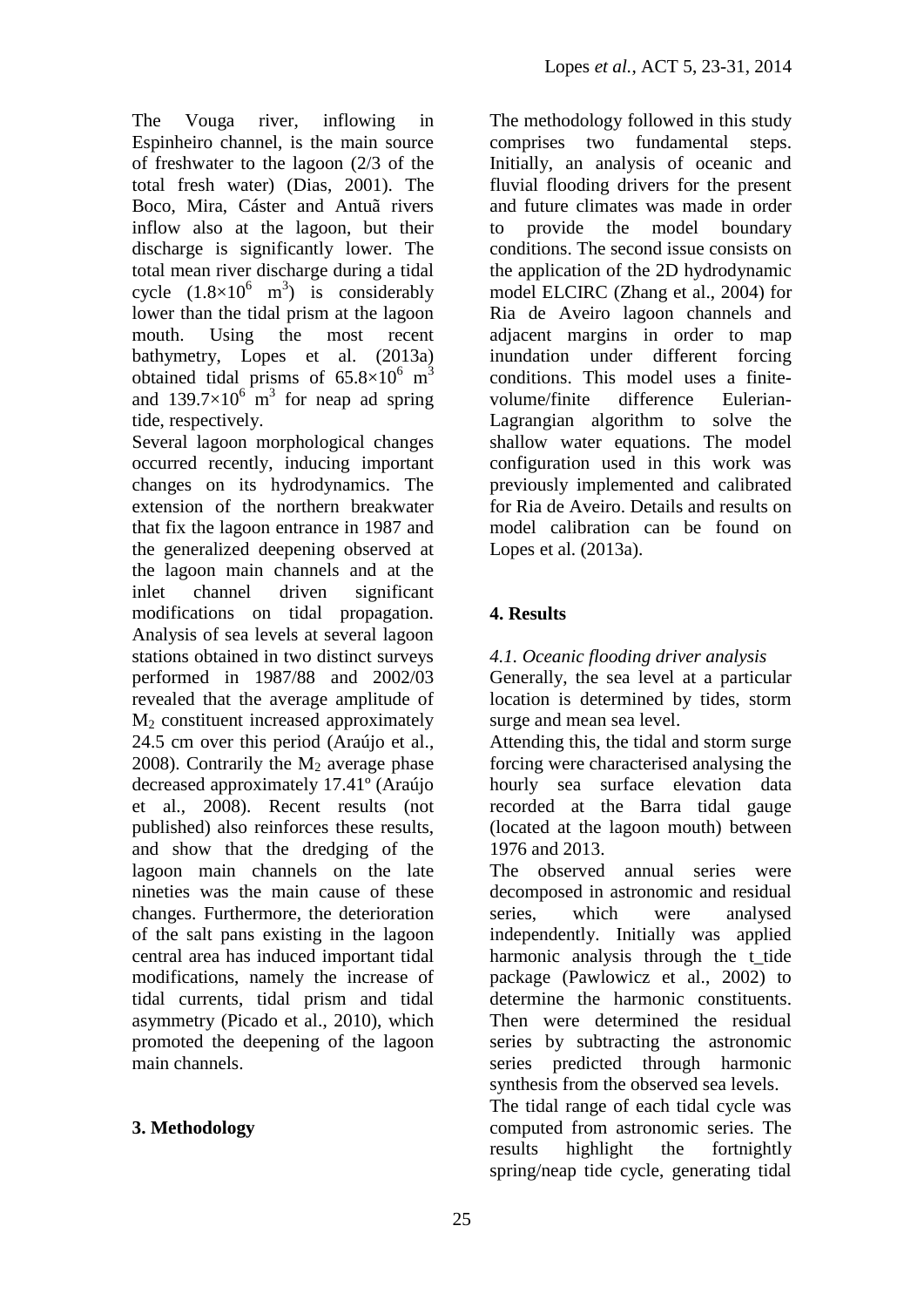ranges between 0.5 m at neap tide and 3.4 m at spring tide. Also, the mean tidal range is 2.1 m, while a mean spring tide has a tidal range of 2.9 m.

Concerning the residual series, the annual maximum levels were identified and fitted to a Generalized Extreme Value (GEV) distribution. Then, the storm surges height for different return periods were computed. By definition, the return period of an event is the period of time estimated for an event to be equalled or exceeded. Results show storm surges heights of 0.58 m, 0.84 m and 1.17 m for the return periods of 2, 10 and 100 years, respectively.

Statistically significant changes are not expected along the Portuguese coast in storm surge and tidal properties patterns under climate change conditions (Dias et al., 2014). Therefore changes in the oceanic drivers under future climate change conditions are only attributed to changes on the mean sea level. Indeed, an increase of mean sea level between 0.42 and 0.64 m is expected for the end of  $21<sup>st</sup>$  century at the Portuguese coast (Lopes et al., 2011).

# *4.2. Fluvial flooding driver analysis*

Concerning the fluvial data, daily mean discharges modelled by the watershed model SWAT for each tributary were analysed. This model, previously calibrated for each lagoon tributary, was run between 1932 and 2010 and between 2071 and 2100 in order to characterize the present and the future river discharge climates. The model was fed by observed and predicted (given by Global Circulation Model ECHAM5) precipitation data for the present and future climates, respectively.

The analysis performed to predicted discharges is almost similar to the one followed on the storm surge analysis. For each climate, the maximum annual discharges were determined and fitted to statistical distributions (GEV, Gumbel, Weibull, Log-normal, Gamma and Exponential). The best fitted distribution was determined performing t-student and Qui-square significance tests and computing the Root Mean Square Error (RMSE) between observed and fitted discharges. Once determined the best fitted distribution, fluvial discharges for 2, 10 and 100 years return periods were found for each climate (Table I). The results reflect the clear dominance of the Vouga river in freshwater inflow to the Ria de Aveiro lagoon. Also, a decrease of river discharge is expected for the future climate when comparing to the present.

|                            |     | <b>Present</b> |      | <b>Future</b> |     |      |
|----------------------------|-----|----------------|------|---------------|-----|------|
|                            | 2   | 10             | 100  | 2             | 10  | 100  |
| Rib. dos<br><b>Moinhos</b> | 113 | 221            | 381  | 33            | 73  | 141  |
| Boco                       | 33  | 63             | 108  | 8             | 19  | 37   |
| Vouga                      | 797 | 1032           | 1943 | 494           | 955 | 1485 |
| Antuã                      | 106 | 173            | 245  | 39            | 78  | 145  |
| Cáster                     | 47  | 78             | 110  | 17            | 32  | 49   |

TABLE I. River discharges  $(m<sup>3</sup>/s)$  of Ria de Aveiro tributaries for 2, 10 and 100 years return periods under present and future climates.

# *4.3. Hydrodynamic modelling*

The 2D hydrodynamic model ELCIRC was used to investigate the sensitivity of the lagoon flooded area and extension to each flooding driver. A total of nine simulations were made, incorporating the flooding drivers analysis results (Table II). The lagoon flooded area was determined for each scenario (Table II). Generally, the results highlight the high sensitivity of the lagoon flooded area to changes on driving forcing and on morphology. As expected the flooded area increases when the sea level rises and when river discharges increase.

The influence of tidal forcing on the lagoon flood extent was determined comparing the model predictions for simulations S1, S2 and S3. Globally, the lagoon flooded area increases 23% and 31% in spring and equinoctial tides, respectively, when compared with mean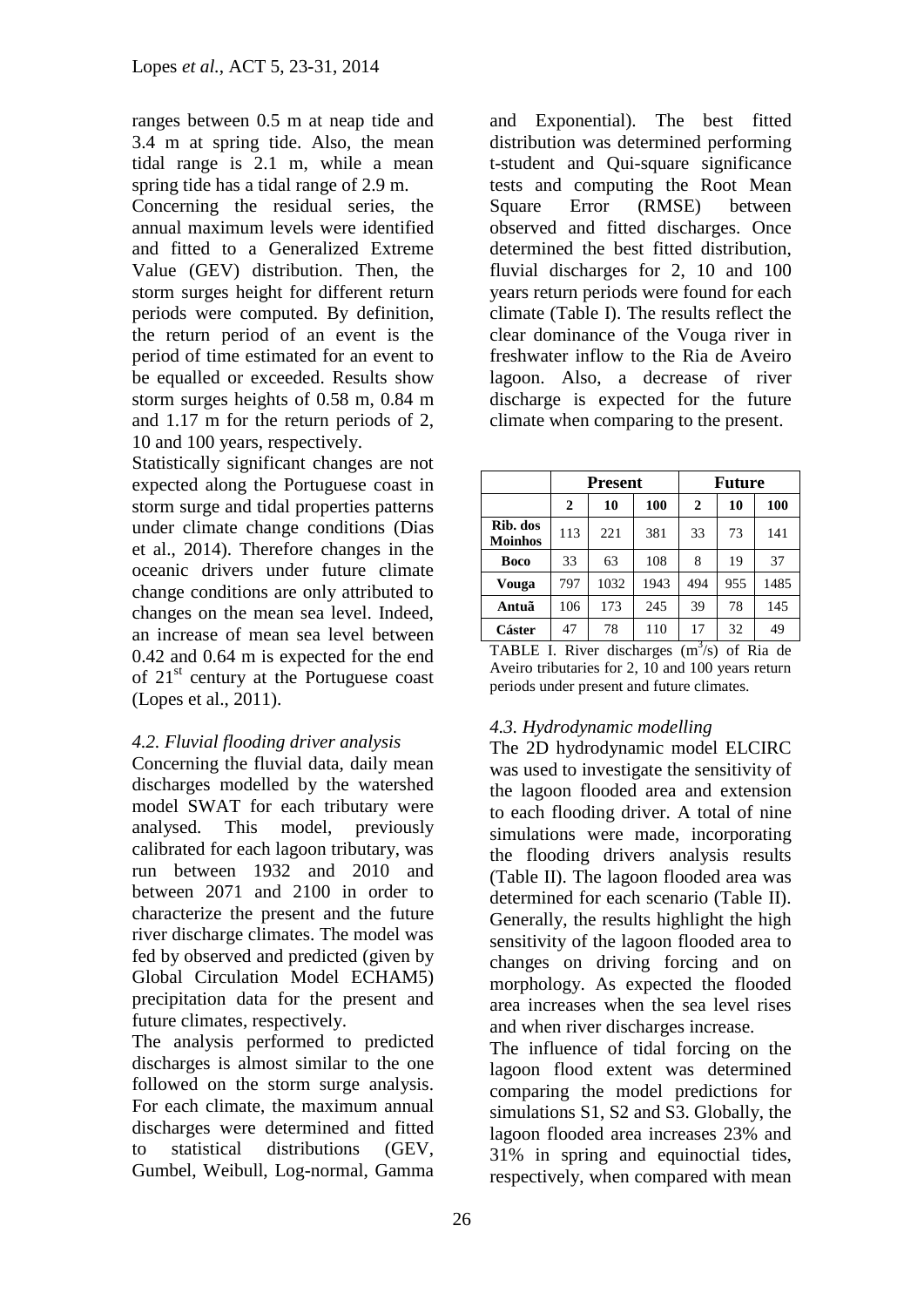tidal conditions. The flood extent maps (Figure 2) show that the flood extension is not uniform along the lagoon, revealing regions more exposed to inundation than others. In this way, the

more exposed regions are located at S. Jacinto channel heads and also some regions located at the lagoon central area.

|                | <b>Tide</b> | <b>Storm Surge</b> | <b>Mean Sea Level</b> | <b>Flow</b>        | <b>Bathymetry</b> | Area<br>$(km^2)$ |
|----------------|-------------|--------------------|-----------------------|--------------------|-------------------|------------------|
| S <sub>1</sub> | Mean        |                    |                       |                    | 2012              | 73.4             |
| S <sub>2</sub> | Spring      |                    |                       |                    | 2012              | 90.2             |
| S <sub>3</sub> | Equinoctial |                    |                       |                    | 2012              | 96.4             |
| <b>S4</b>      | Spring      | 2 years            |                       |                    | 2012              | 114.0            |
| S <sub>5</sub> | Mean        |                    | 0.42m                 |                    | 2012              | 90.1             |
| <b>S6</b>      | Mean        |                    | 0.64m                 |                    | 2012              | 100.1            |
| <b>S7</b>      | Mean        |                    |                       | Present<br>2 years | 2012              | 89.3             |
| S <sub>8</sub> | Mean        |                    |                       | Future<br>2 years  | 2012              | 106.3            |
| S9             | Spring      |                    |                       |                    | 1987              | 76.8             |

TABLE II. Summary of simulations performed with the hydrodynamic model ELCIRC and respective flooded area.

In contrast, the flooded area at Mira and Ílhavo channels is quite similar for each case, revealing that flooded area at these channels is almost similar for maximum levels at the inlet between 2.1 m and 3.4 m (S1 and S3, respectively).

The influence of storm surge events on the lagoon extension was evaluated comparing the S2 and S4 simulations. The results evidence that the lagoon flooded area increases 26% in spring tide conditions when a storm surge of 0.58 m occurs. The spatial patterns of inundation (Figure 3) are quite similar to those obtained previously. The lagoon central area and the margins of Ílhavo and S.Jacinto channels are the regions most exposed. On contrary, the flood extent in Mira channel is again unchanged.



Fig. 2. Lagoon flood extent under different tidal conditions.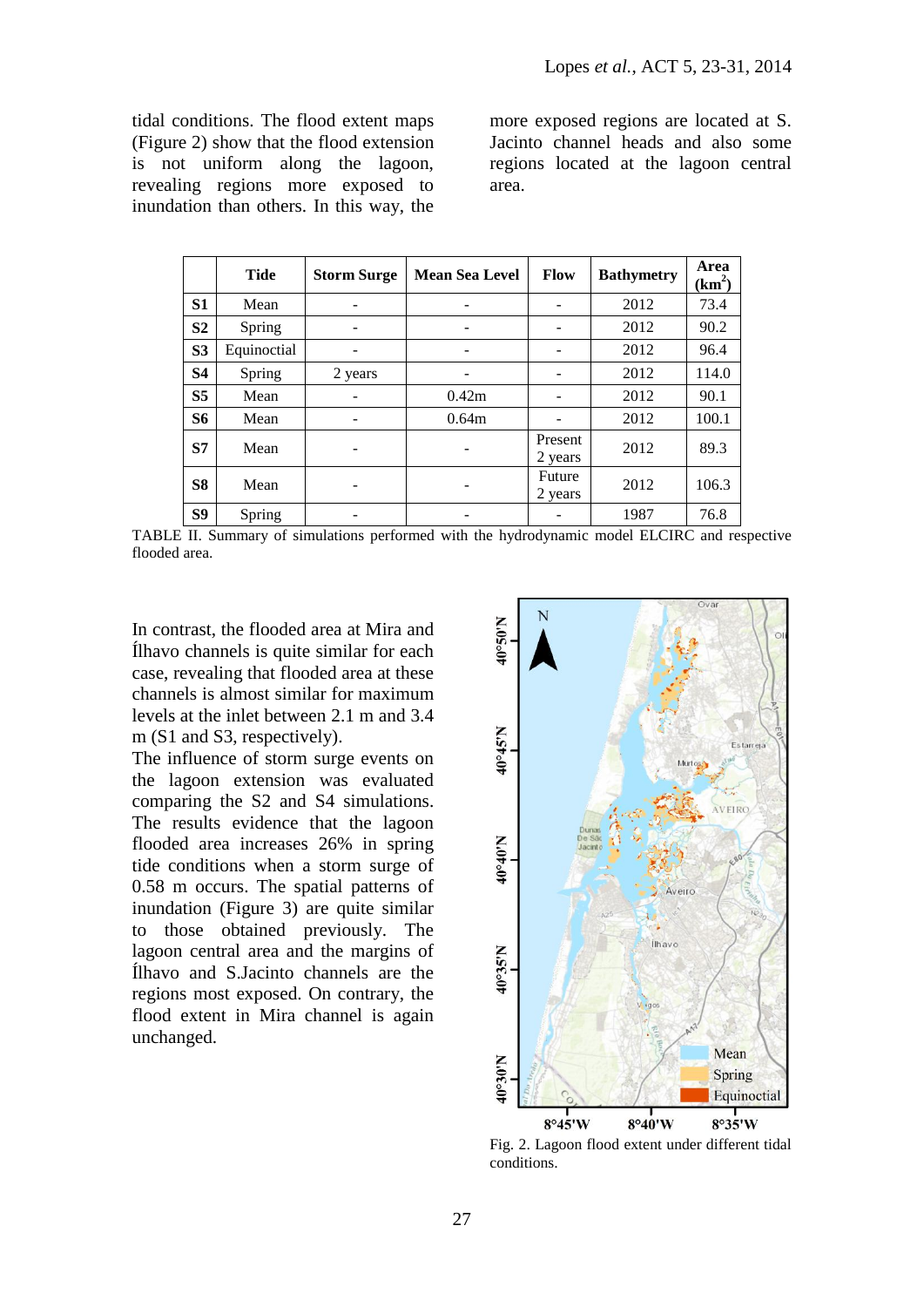

Fig. 3. Lagoon flood extent under spring tide conditions and a storm surge of 0.58 m height.

The dependence of the lagoon flooded area and extension on the mean sea level was investigated comparing the simulations S1, S5 and S6. An increase of 23% and 36% on the lagoon flooded area was found under mean sea level rise estimates of 0.42 m and 0.64 m, respectively, when compared with mean tidal conditions. The flood extent maps (Figure 4) revealed that the margins of main channels head's are the regions with a higher risk of inundation. Particularly, the regions located at the head of S. Jacinto channel are extremely vulnerable to inundation motivated by the mean sea level rise. Furthermore, some regions located at the lagoon central area are also flooded. As expected, the marginal flooding is higher for the largest mean sea level rise scenario.



Fig. 4. Lagoon flood extent under mean tide conditions and considering 0.42 and 0.64 m mean sea level rises.

Concerning the influence of the river discharges on the lagoon flood extent, the model predictions for simulations S1, S7 and S8 were compared. The results show that the lagoon flooded area increases 45% in mean tide conditions when fluvial discharges of 2 years return period are considered. For the future climate the marginal inundation tends to decrease as a consequence of the predicted fluvial discharges reduction. The flood extent maps (Figure 5) highlight that under high fluvial discharges the flood extension increases in the lowlands located close to the mouth of the lagoon tributaries. Particularly, the margins of Vouga and Antuã river channels are highly sensitive to overtopping during high discharges.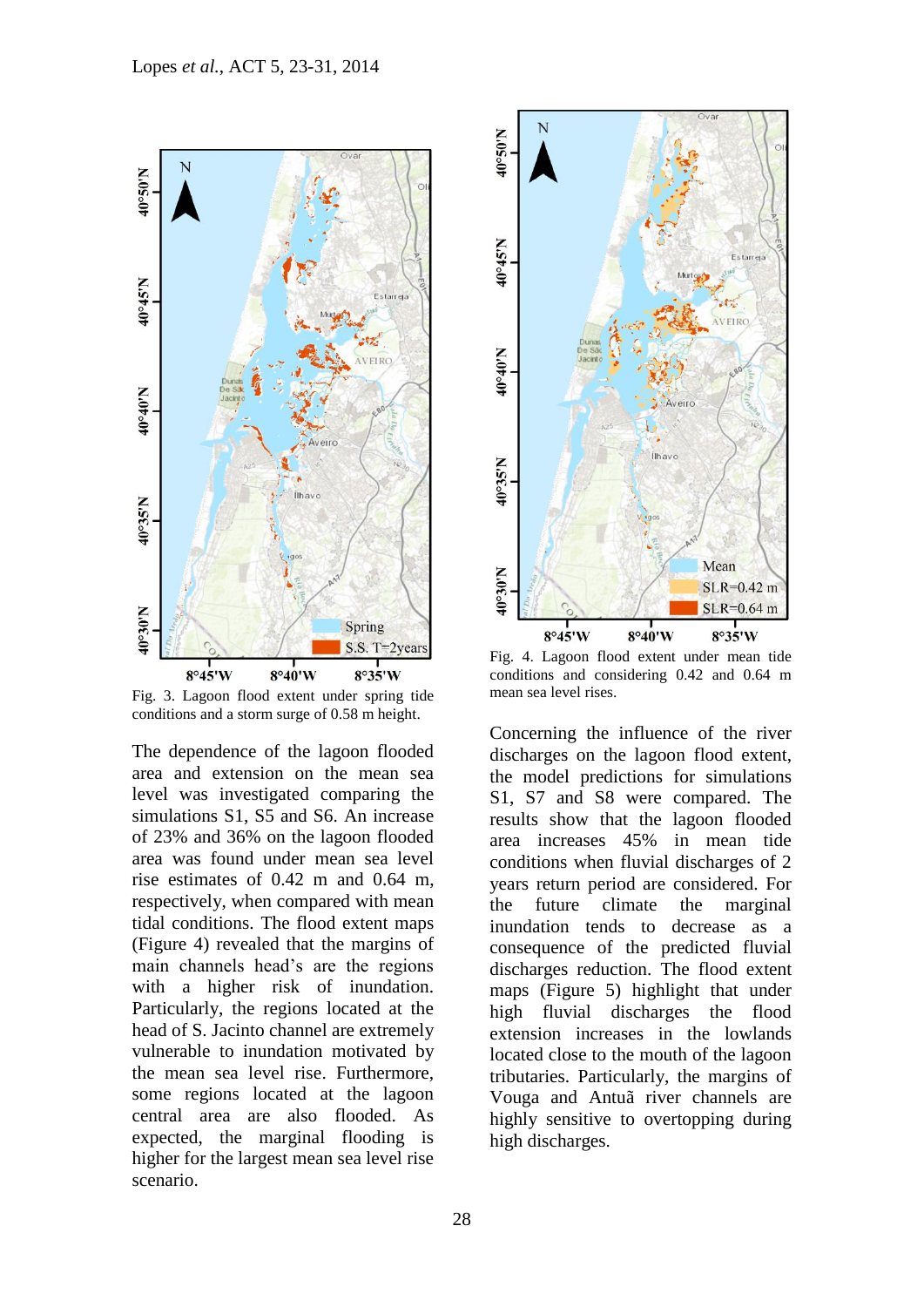

Fig. 5. Lagoon flood extent under mean tide conditions and considering fluvial discharges of 2 years return period for present and future climates.

The sensitivity of the lagoon flooded area to bathymetric changes was investigated comparing the model predictions for simulations S2 and S9. The only difference between S2 and S9 simulations is the bathymetric configurations that are used for model predictions, which are representative of 1987 and 2012 morphological conditions. Over this period the lagoon experienced mostly a deepening of its main channels, keeping its geometry unchanged. The inlet channel depth increased 12 m in some areas. Furthermore, the deepening at the Mira channel was not more than 3 m, while at the lower reaches of S.Jacinto and Espinneiro channels can achieve 8 m (Lopes et al. 2013b). The bathymetric changes occurred influenced the lagoon hydrodynamics and consequently the

flood extent (Figure 6). Globally, between 1987 and 2012 the lagoon flooded area increase approximately 16% in spring tide conditions.



Fig. 6. Lagoon flood extent under spring tide conditions considering the bathymetries of 1987 and 2012.

The flood extent maps show that the bathymetric changes influence is higher at the upper reaches of S. Jacinto channel, which show the highest increase in flood extension. Although with a minor significance, some central lagoon regions were also flooded in response to depth variations. The flood extent in Mira and Ílhavo channels is similar for each model configuration, demonstrating that bathymetric changes did not influence significantly the hydrodynamics of these channels.

### **5. Conclusions**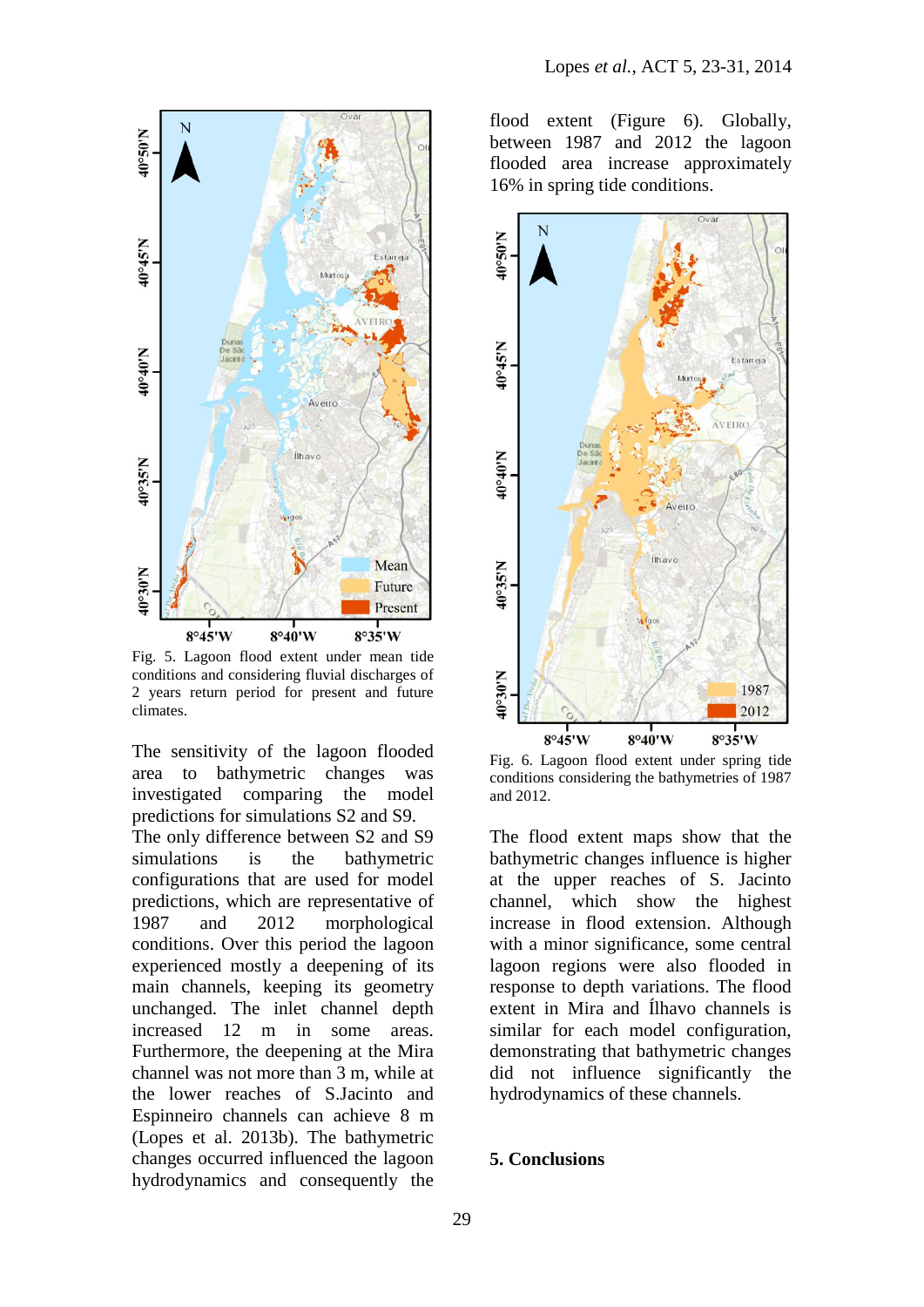This study reports the sensitivity of Ria de Aveiro flood extent to changes on both driving forces and morphological conditions. The results of the hydrodynamic simulations show that the Ria de Aveiro marginal flooding extension is highly sensitive to changes on both driving forces and bathymetry. Generally, oceanic forcing changes affect the lagoon central area regions and the margins of S. Jacinto and Ílhavo channels. On contrary, fluvial driver changes impact the surroundings of the river channels. Regarding the main channels deepening, an increase of the lagoon flooded extension was found motivated by the rising influence of the oceanic forcing.

Under climate change conditions an increase of the mean sea level and a reduction of fluvial discharges are expected. As consequence, an increase of the lagoon flood extent at the central area regions and margins of S.Jacinto and Ílhavo channels is expected. Also, a reduction of the flood extent in the river channels marginal areas is predicted.

This study evidenced also the great potential of hydrodynamic modelling on flood assessment. Moreover, the understanding of the lagoon flooding mechanisms can be useful on the definition of structural measures to protect the more exposed regions.

# **References**

- Araújo IB, Dias JM, Pugh DT (2008) Model simulations of tidal changes in a coastal lagoon, the Ria de Aveiro (Portugal) Cont Shelf Res 28:1010- 1025
- Dias JM (2001) Contibution to the study of the Ria de Aveiro hydrodynamics. University of Aveiro http://hdl.handle.net/10773/4939
- Dias JM, Lopes JF, Dekeyser I (1999) Hydrological characterisation of Ria de

Aveiro, Portugal, in early summer Oceanol Acta 22:473-485

- Dias JM, Lopes JF, Dekeyser I (2000) Tidal propagation in Ria de Aveiro lagoon, Portugal Phys Chem Earth Pt B 25:369-374
- Dias JM, Lopes CL, Coelho C, Pereira C, Alves FL, Sousa LP, Antunes IC, Fernandes M da L, Phillips MR (2014). Influence of mean sea level rise on Ria de Aveiro littoral: adaptation strategies for flooding events and shoreline retreat J Coastal Res SI 66: 320-325
- FitzGerald DM, Fenster MS, Argow BA, Buynevich IV (2008) Coastal impacts due to sea-level rise Annu Rev Earth Pl Sc 36:601-647
- Jonkman SN, Vrijling JK (2008) Loss of life due to floods Journal of Flood Risk Management 1:43-56
- Lopes CL, Silva PA, Dias JM, Rocha A, Picado A, Plecha S, Fortunato AB (2011) Local sea level change scenarios for the end of the 21st century and potential physical impacts in the lower Ria de Aveiro (Portugal) Cont Shelf Res 31:1515-1526
- Lopes CL, Azevedo A, Dias JM (2013a) Flooding assessment under sea level rise scenarios: Ria de Aveiro case study J Coastal Res SI65:766-771
- Lopes CL, Plecha S, Silva PA, Dias JM (2013b) Influence of morphological changes in a lagoon flooding extension: case study of Ria de Aveiro (Portugal) J Coastal Res SI65:1158-1163
- Martin L, Dominguez JML (1994) Geological history of coastal lagoons. In: Kjerfve B (ed) Coastal lagoon processes. Elsevier Science
- Nicholls RJ, Hoozemans FMJ, Marchand M (1999) Increasing flood risk and wetland losses due to global sea-level rise: regional and global analyses Global Environmental Change-Human and Policy Dimensions 9:S69-S87
- Pawlowicz R, Beardsley B, Lentz S (2002) Classical tidal harmonic analysis including error estimates in MATLAB